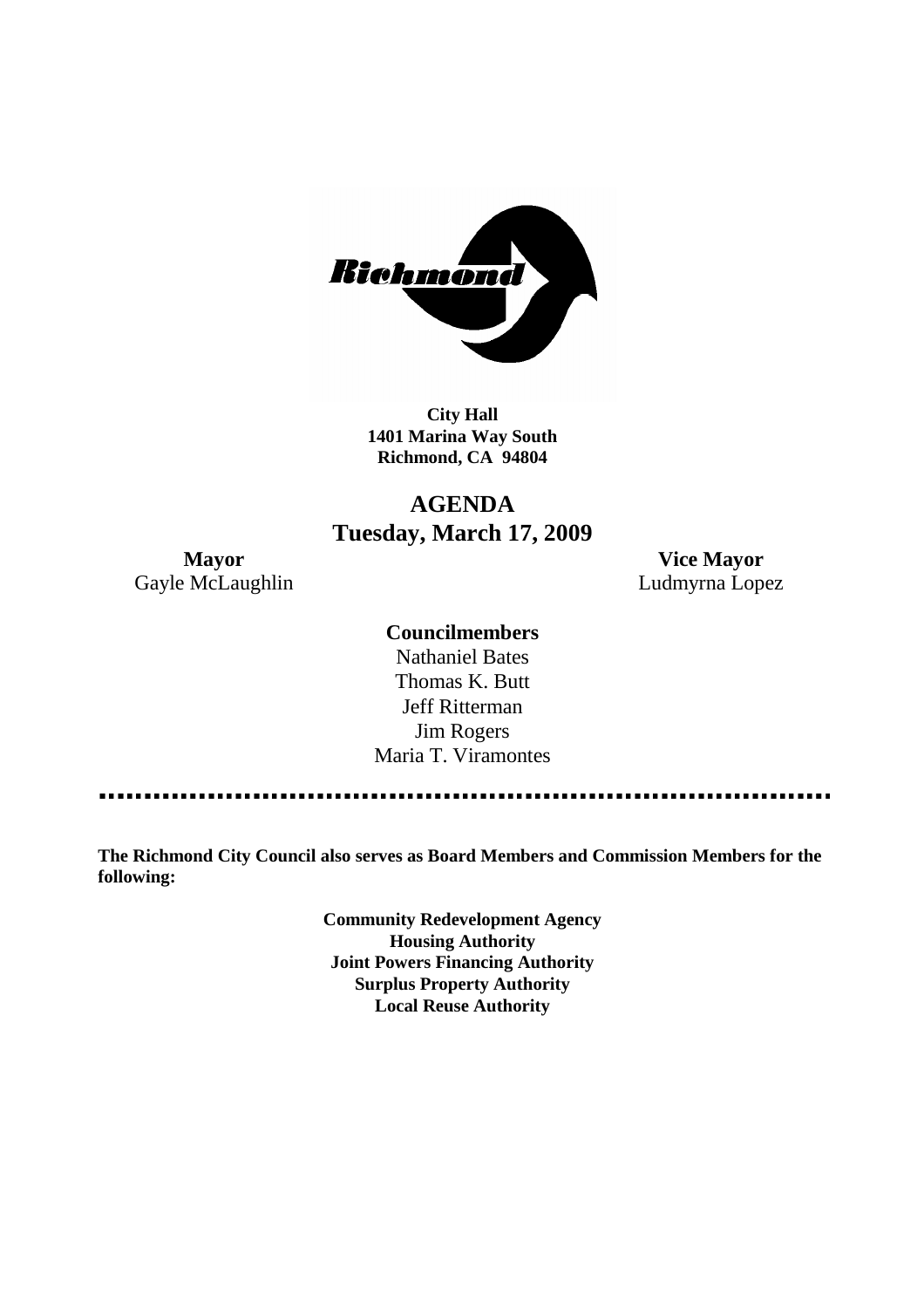# **MEETING PROCEDURES**

The City of Richmond encourages community participation at its City Council meetings and has established procedures that are intended to accommodate public input in a timely and time-sensitive way. As a courtesy to all members of the public who wish to participate in City Council meetings, please observe the following procedures:

**PUBLIC COMMENT ON AGENDA ITEMS:** Anyone who desires to address the City Council on items appearing on the agenda must complete and file a pink speaker's card with the City Clerk **prior** to the City Council's consideration of the item. Once the City Clerk has announced the item and discussion has commenced, no person shall be permitted to speak on the item other than those persons who have submitted their names to the City Clerk. Your name will be called when the item is announced for discussion. **Each speaker will be allowed TWO (2) MINUTES to address the City Council on NON-PUBLIC HEARING items listed on the agenda.**

**OPEN FORUM FOR PUBLIC COMMENT:** Individuals who would like to address the City Council on matters not listed on the agenda or on **Presentations, Proclamations and Commendations, Report from the City Attorney, or Reports of Officers** may do so under Open Forum. All speakers must complete and file a pink speaker's card with the City Clerk **prior** to the commencement of Open Forum. **The amount of time allotted to individual speakers shall be determined based on the number of persons requesting to speak during this item. The time allocation for each speaker will be as follows: 15 or fewer speakers, a maximum of 2 minutes; 16 to 24 speakers, a maximum of 1 and one-half minutes; and 25 or more speakers, a maximum of 1 minute.**

### **SPEAKERS ARE REQUESTED TO OCCUPY THE RESERVED SEATS IN THE FRONT ROW BEHIND THE SPEAKER'S PODIUM AS THEIR NAME IS ANNOUNCED BY THE CITY CLERK.**

**CONSENT CALENDAR:** Consent Calendar items are considered routine and will be enacted, approved or adopted by one motion unless a request for removal for discussion or explanation is received from the audience or the City Council. A member of the audience requesting to remove an item from the Consent Calendar must complete and file a speaker's card with the City Clerk **prior to the City Council's consideration of Item C, Agenda Review.** An item removed from the Consent Calendar may be placed anywhere on the agenda following the City Council's agenda review.

*The City Council's adopted Rules of Procedure recognize that debate on policy is healthy; debate on personalities is not. The Chairperson has the right and obligation to cut off discussion that is too personal, too loud, or too crude.*

**\*\*\*\*\*\*\*\*\*\*\*\*\*\*\*\*\*\*\*\*\*\*\*\*\*\*\*\*\*\*\*\*\*\*\*\*\*\*\*\*\*\*\*\*\*\*\*\*\*\*\*\*\*\*\*\*\*\***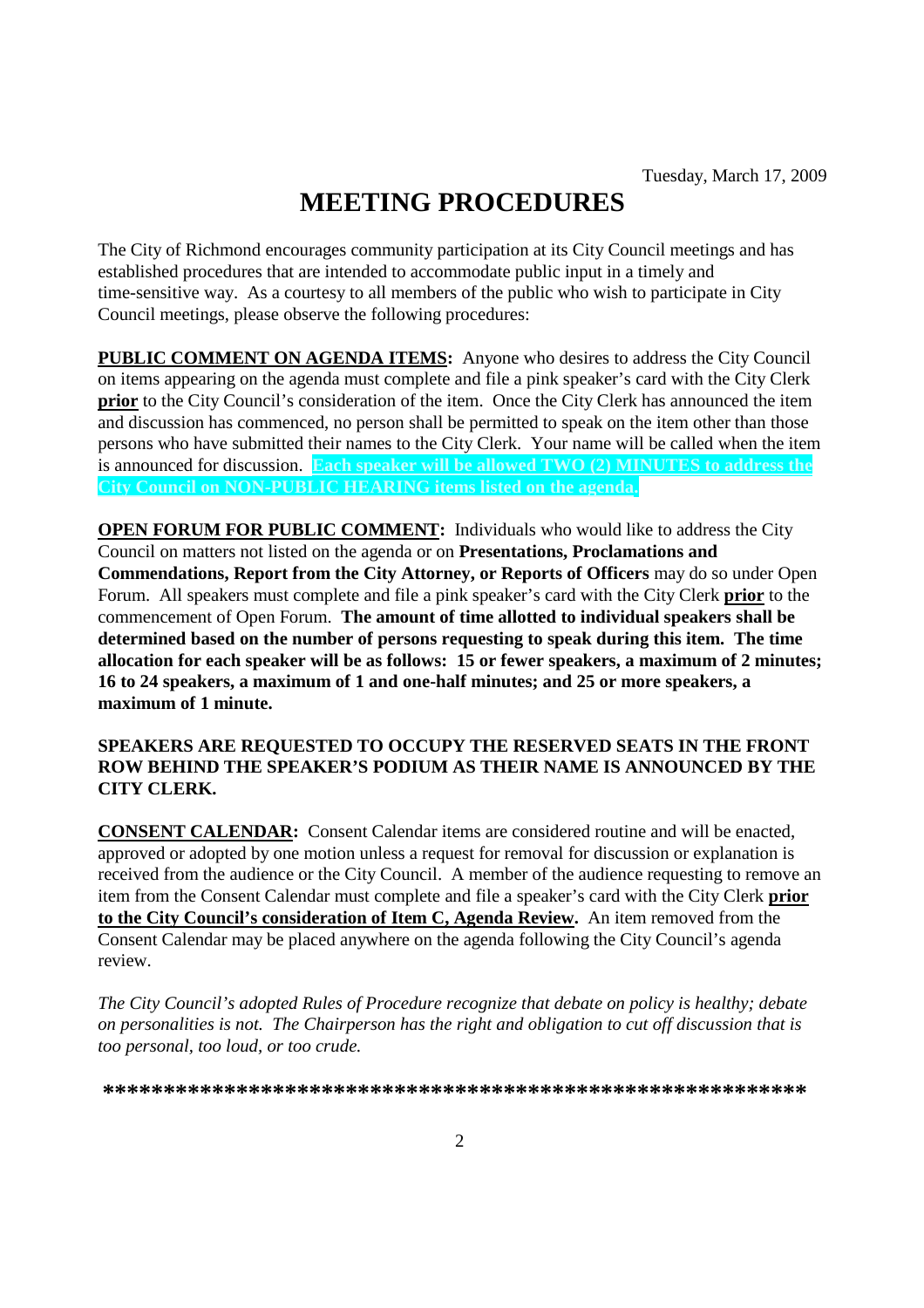Tuesday, March 17, 2009

# **EVENING OPEN SESSION**

5:00 p.m.

### **A. ROLL CALL**

### **B. PUBLIC COMMENT**

### **C. ADJOURN TO CLOSED SESSION**

# **CLOSED SESSION**

#### Shimada Room of City Hall

### **A. CITY COUNCIL**

**A-1.** CONFERENCE WITH LEGAL COUNSEL - EXISTING LITIGATION (Subdivision [a] of Government Code Section 54956.9):

Rodney Smith vs. City of Richmond

Martin vs. City of Richmond

Booker vs. City of Richmond

Arm vs. City of Richmond

Chevron USA vs. City of Richmond

**A-2.** CONFERENCE WITH REAL PROPERTY NEGOTIATOR (Government Code Section 54956.8):

> Property: Point San Pablo Yacht Harbor Agency Negotiators: Bill Lindsay/Steve Duran Negotiating Parties: City of Richmond and Point San Pablo Yacht Harbor Under Negotiation: Price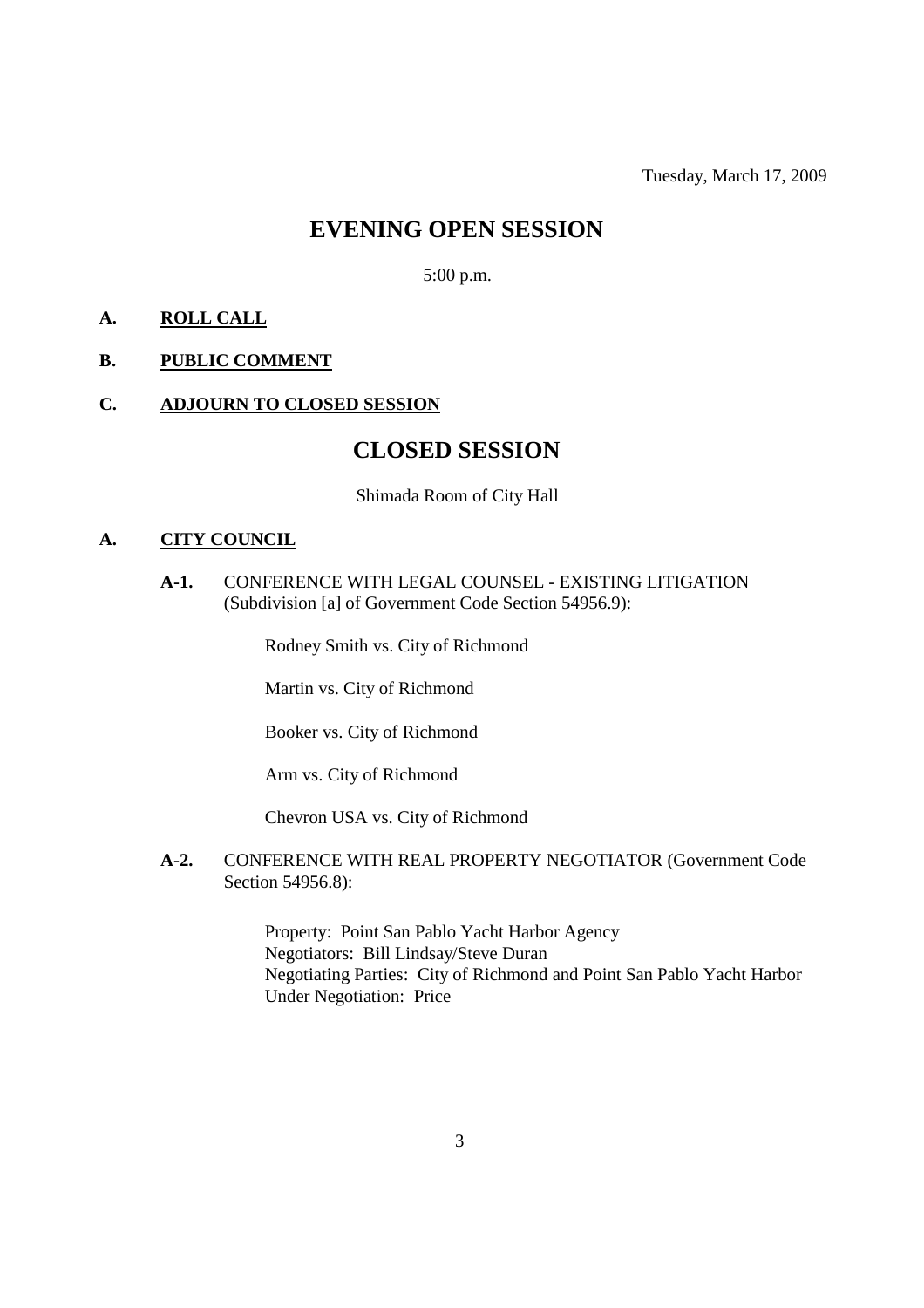# **RICHMOND COMMUNITY REDEVELOPMENT AGENCY**

6:55 p.m.

- **A. PLEDGE TO THE FLAG**
- **B. ROLL CALL**
- **C. STATEMENT OF CONFLICT OF INTEREST**
- **D. OPEN FORUM FOR PUBLIC COMMENT**

### **E. CONSENT CALENDAR**

- **E-1.** AUTHORIZE the executive director to execute an amendment to the Exclusive Right to Negotiate (ERN) Agreement with Community Housing Development Center (CHDC) and Eden Housing for a portion of the Miraflores Property (APNs: 513-321-001, 513-321-003, 513-231-018, 513-321-023, 513-321-024, 513-321-025, 513-321-037, 513-321-038, 513-330-001, 513-330-002, 513-330- 003, 513-330-006, 513-330-007, 513-330-013, 513-330-014, 513-330-005, 513- 321-002) located in Central Richmond and extending the term of the ERN from March 24, 2009, until March 24, 2010, and also authorizing the executive director to further extend the term of the ERN Agreement up to an additional six months, if necessary, for the purpose of completing environmental reviews and other due diligence requirements - Richmond Community Redevelopment Agency (Steve Duran/Patrick Lynch 307-8140).
- **E-2.** ADOPT a resolution supporting the allocation of funds through Proposition 1C Transit Oriented Development Housing Program to assist with construction of Phase II of the Richmond Transit Village - Richmond Community Redevelopment Agency (Steve Duran/Alan Wolken 307-8140).
- **E-3.** APPROVE the minutes for the Regular Meeting held on March 3, 2009 City Clerk's Office (Diane Holmes 620-6513).

### **F. ADJOURNMENT**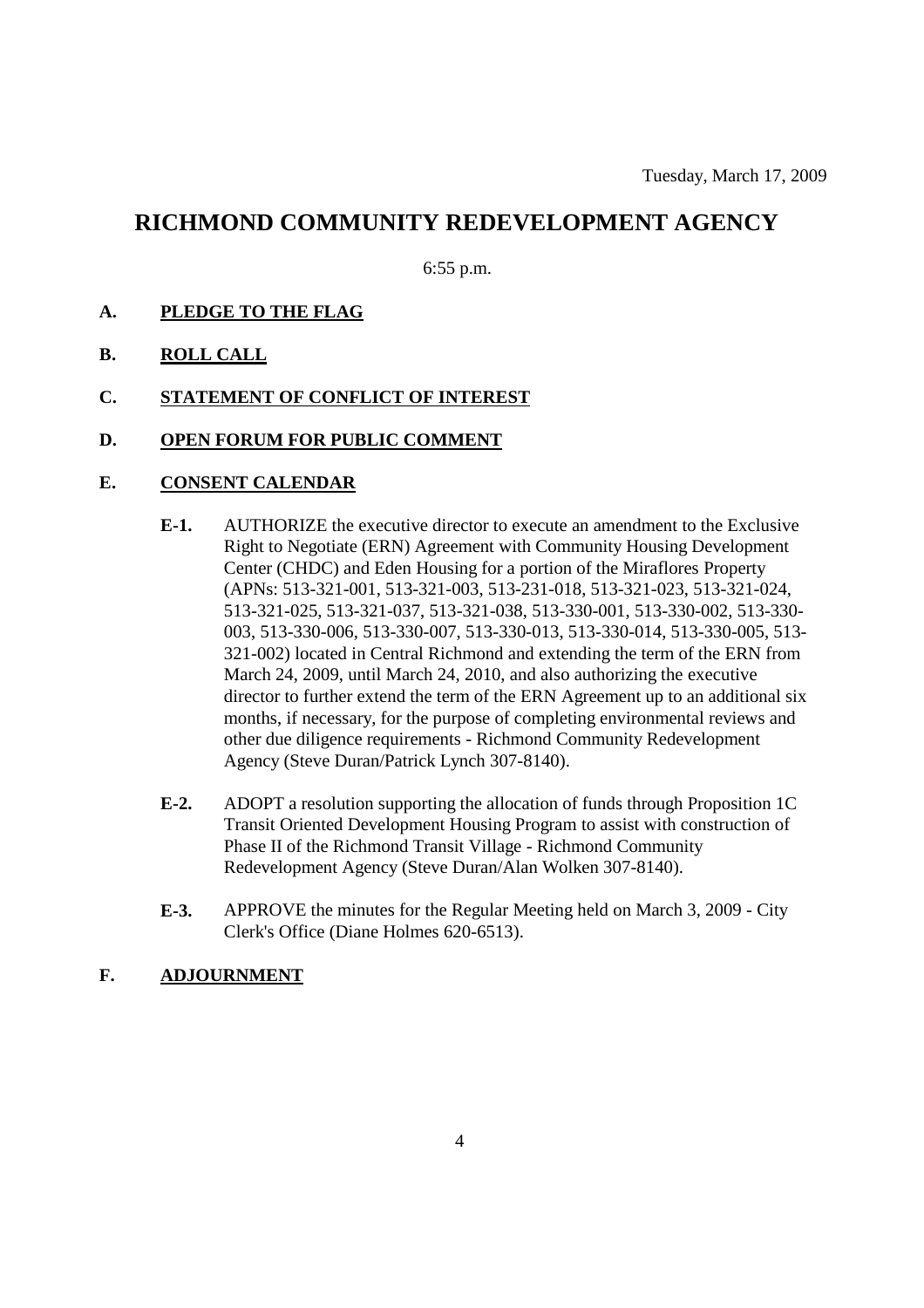# **CITY COUNCIL**

7:00 p.m.

### **A. ROLL CALL**

### **B. STATEMENT OF CONFLICT OF INTEREST**

**C. AGENDA REVIEW**

### **D. PRESENTATIONS, PROCLAMATIONS, AND COMMENDATIONS**

### **E. REPORT FROM THE CITY ATTORNEY OF FINAL DECISIONS MADE AND NON-CONFIDENTIAL DISCUSSIONS HELD DURING CLOSED SESSION**

### **F. CONSENT CALENDAR**

- **F-1.** DIRECT staff to place excess workers' compensation insurance coverage with the California State Association of Counties – Excess Insurance Program (CSAC-EIA) for coverage effective April 18, 2009, and execute the Joint Powers Authority Agreement and the Excess Workers' Compensation Memorandum of Understanding as required (this item was reviewed at the March 6, 2009, Finance Committee Meeting and recommended for approval) – Human Resources (Leslie Knight 620-6600).
- **F-2.** APPROVE a contract with Nichols Consulting Engineers, Chtd. in an amount not to exceed \$17,800 to provide pavement analysis and design services to rehabilitate the existing roadway on Hilltop Drive between Robert Miller Drive and Moyers Road - Public Works (Yader A. Bermudez 231-3009).
- **F-3.** APPROVE an agreement with the Richmond Foodshed Collaborative, a division of the non-profit Urban Tilth, for creation of a local "foodshed" on public lands throughout Richmond, and acceptance of an \$85,000 Stewardship Council Grant to fund these services - Public Works (Yader A. Bermudez 231-3009).
- **F-4.** APPROVE the Cooperative Agreement between the City of Richmond and Contra Costa Transportation Authority providing for the receipt of Measure J Program 15, 20, and 28 Funding for various bus and paratransit programs and operations - Recreation Department (Keith Jabari 620-6791).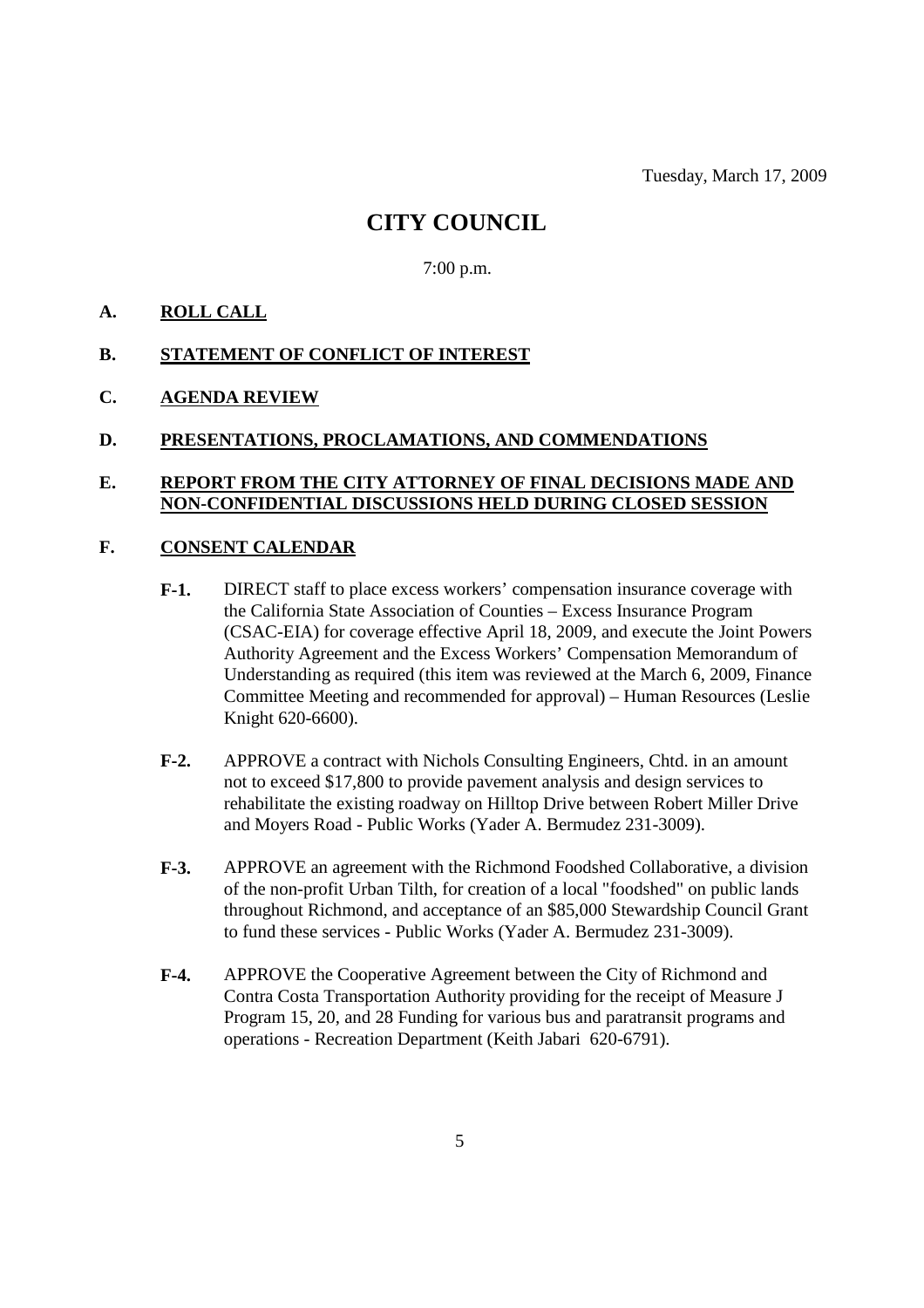- **F-5.** AUTHORIZE the Recreation Department to proceed with a laser light show at the Civic Center Plaza on July 3rd, instead of the 3rd of July Fireworks show at the Marina, to preserve the endangered species of Brown Pelicans on Brooks Island and to reduce the cost of the event - Recreation Department (Keith Jabari 620-6791).
- **F-6.** ADOPT a resolution amending the City of Richmond's position classification plan to add the classification of Sustainability Coordinator - Human Resources (Leslie Knight 620-6600).
- **F-7.** INTRODUCE an ordinance (first reading) establishing the wages, salary, and compensation for the new classification of Sustainability Coordinator (Salary Range 043D: \$4,689 - \$5,608/month) - Human Resources (Leslie Knight 620- 6600).
- **F-8.** ADOPT a resolution amending the City of Richmond's position classification plan to add the amended classification of Risk Manager - Human Resources (Leslie Knight 620-6600).
- **F-9.** INTRODUCE an ordinance (first reading) establishing the wages, salary, and compensation for the revised classification of Risk Manager (Salary Range 070D: \$8,642 - \$10,452/month) - Human Resources (Leslie Knight 620-6600).
- **F-10.** APPROVE a contract with Ghilotti Bros., Inc. in an amount not to exceed \$21,352 to replace the existing uneven concrete slab in one of the Equipment Services Shop Bays - Public Works (Yader A. Bermudez 231-3009).
- **F-11.** INTRODUCE an ordinance (first reading) establishing the wages, salary, and compensation for the classification of Principal Personnel Analyst (Salary Range 069D: \$7,889 - \$9,548/month) - Human Resources (Leslie Knight 620-6600).
- **F-12.** APPROVE a second amendment to the existing construction management services contract with Harris & Associates, Inc. to provide additional construction management services and to improve and update Engineering Service's inspection policies and procedures in an amount not to exceed \$400,000 (this item was reviewed at the March 6, 2009, Finance Committee Meeting and recommended for approval) - Engineering Department (Edric Kwan 621-1825).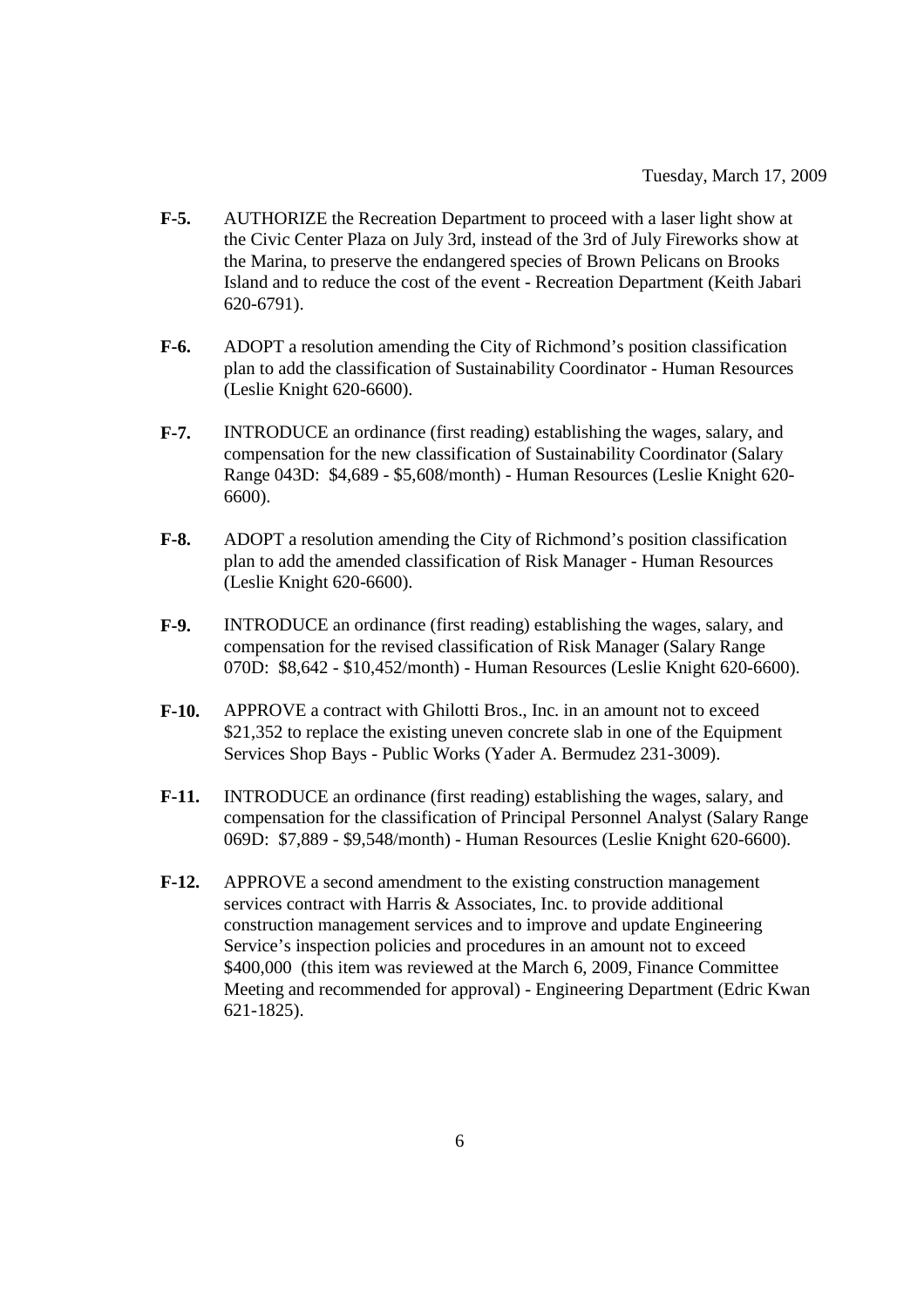- **F-13.** APPROVE a professional service contract with the Crosby Group to design the Dornan Drive Tunnel Repair and Rehabilitation Project in an amount not to exceed \$158,000 (this item was reviewed at the March 6, 2009, Finance Committee Meeting and recommended for approval) - Engineering Department (Edric Kwan 621-1825).
- **F-14.** APPROVE a contract with Automobile Resources, Inc. to provide and install two ARI-HETRA Hose Reel Exhaust Systems to comply with current air quality environmental regulations for servicing City vehicles at the Equipment Services Corporation Yard Shop in an amount not to exceed \$65,000 - Public Works (Yader A. Bermudez 231-3009).
- **F-15.** APPROVE a contract with MSI Fuel Management, Inc. to provide and install a total of three FuelMaster Management Systems at the Corporation Yard, Parks and Recreation, and the Water Treatment Plant fuel sites, and two additional systems for the new fuel sites located at the Hilltop and May Valley fire stations, in a combined amount not to exceed \$77,500 - Public Works (Yader A. Bermudez 231-3009).
- **F-16.** APPROVE the purchase of one heavy-duty ARI-HETRA mobile vehicle lifting system with accessories, and APPROVE a contract with Snap-On Industrial for providing and installing two John Bean automotive vehicle-lifting systems to service City vehicles at the Equipment Services Corporation Yard Shop, for a combined amount not to exceed \$66,150 - Public Works (Yader A. Bermudez 231-3009).
- **F-17.** ADOPT a resolution approving the Final Map of Subdivision 9105 (a 12-unit condominium conversion in the El Sobrante area of Richmond) and DIRECT the recording thereof - Engineering Department (Edric Kwan 621-1825).
- **F-18.** ADOPT a resolution designating David Baumann, P.L.S., of RBF Consulting, and Patrick M. Rei, L.S., of Kister, Savio & Rei, Inc., as Interim City Land Surveyors, for the purpose of checking subdivsion maps - Engineering Department (Edric Kwan 621-1825).
- **F-19.** ADOPT an ordinance (second reading) establishing the wages, salary, and compensation for the revised classification of Management Analyst I/II (Salary Range: 043D \$4,689 - \$5,608/month; 055D \$5,763 - \$6,964/month) and the new classification of Senior Management Analyst (Salary Range: 060D \$6,488 - \$7,846/month) - Human Resources (Leslie Knight 620-6600).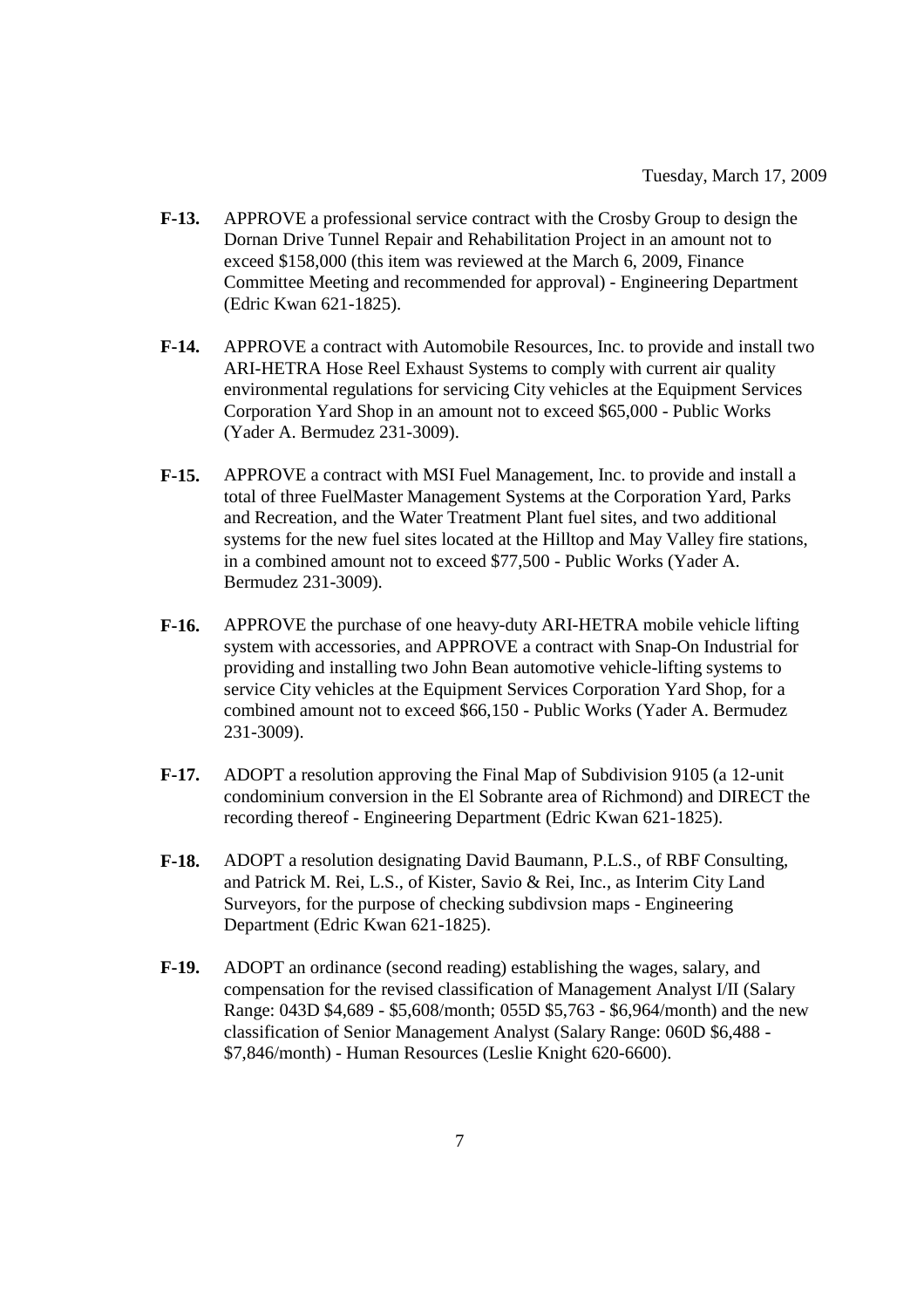- **F-20.** ADOPT a resolution authorizing placement of liens and special assessments for unpaid garbage collection service fees on County Property Tax Records in the total amount of \$335,832 - Finance Department (James Goins 620-6935).
- **F-21.** APPROVE a contract with Nichols Consulting Engineers for geotech soils studies analysis related to construction of the new Fire Station No. 66 on Clinton Avenue in an amount not to exceed \$16,900 - Public Works (Yader A. Bermudez 231-3009).
- **F-22.** APPROVE the third eCivis, Incorporated contract amendment for a City-wide grant locator database to aid City departments and non-governmental organizations in applying for grants, extending the contract term to March 31, 2010, and increasing the contract amount by \$29,950 for a total cost not to exceed \$126,975 - City Manager's Office (Bill Lindsay 620-6512).
- **F-23.** APPROVE the following appointments: Police Commission: Scott Gillespie, term expiring November 1, 2010; Dolores Hembree, term expiring November 1, 2011; James Jenkins, term expiring November 1, 2009; Bea Roberson, term expiring November 1, 2009; Cora Ward, term expiring November 1, 2011; Design Review Board: Diane Bloom, term expiring June 30, 2010; Andrew Butt, term expiring March 17, 2011; Eileen Whitty, term expiring March 17, 2011; Michael Woldemar, term expiring March 17, 2011; and Don Woodrow, term expiring June 1, 2009 - Mayor's Office (Mayor McLaughlin 620-6503).
- **F-24.** APPROVE the following appointments: West County Integrated Waste Management - Alternate member, Councilmember Butt; East Bay Regional Parks District Liaison Committee - Alternate member, Councilmember Ritterman - Mayor's Office (Mayor McLaughlin 620-6503).
- **F-25.** APPROVE the minutes for the Special Meeting held on February 24, 2009, and the Regular Meeting held on March 3, 2009 - City Clerk's Office (Diane Holmes 620-6513).

### **G. OPEN FORUM FOR PUBLIC COMMENT**

### **H. PUBLIC HEARINGS**

**I. AGREEMENTS**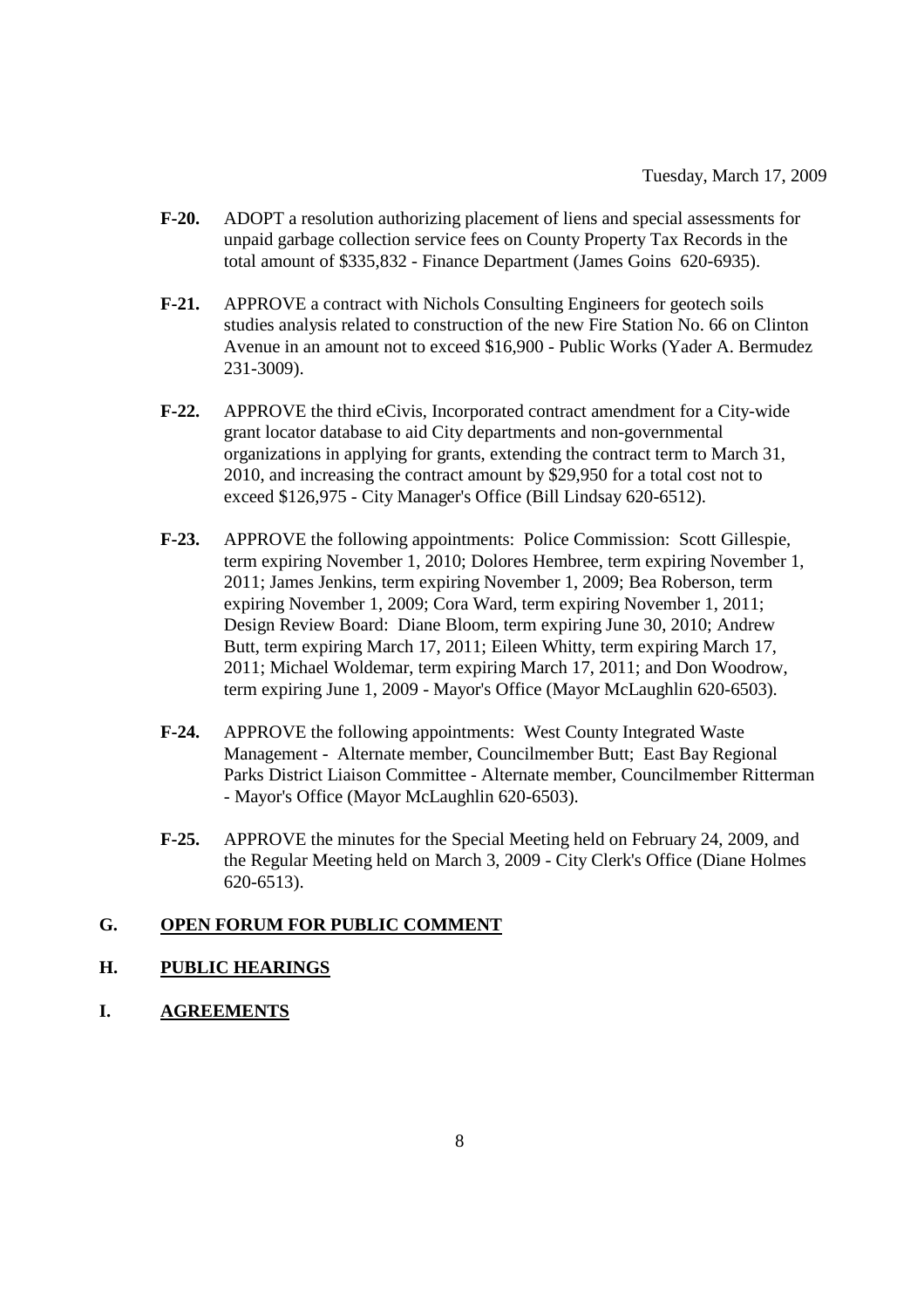### **J. RESOLUTIONS**

**J-1.** ADOPT a resolution opposing Contra Costa County's proposed cuts for Primary Care and Health Services to undocumented adults - Councilmember Viramontes and Vice Mayor Lopez (620-6581).

### **K. ORDINANCES**

- **K-1.** INTRODUCE an ordinance (first reading) amending Richmond Municipal Code Section 15.04.910.080 to require findings of public convenience or necessity before approving a conditional use permit for retail sales of alcoholic beverages in areas where there is an undue concentration of establishments selling alcoholic beverages - Planning Department (Richard Mitchell 620-6706).
- **K-2.** INTRODUCE an ordinance (first reading) adding Chapter 6.46 to the City of Richmond Municipal Code establishing green building standards for the construction and/or renovation of commercial and residential buildings - Planning Department (Richard Mitchell 620-6706).

# **L. COUNCIL AS A WHOLE**

- **L-1.** CONSIDER an amendment to Section 6.02.150 of the Richmond Municipal Code to include language to prevent the issuance of demolition permits for buildings that have stored or used toxic substances without a CEQA review - Councilmembers Butt, Rogers, and Mayor McLaughlin (236-7435).
- **L-2.** DISCUSS and CONSIDER two considerations relative to the expansion of Burlington Northern Santa Fe (BNSF) quiet zones: (1) CONSIDER expansion of quiet zones to include the remainder of the BNSF trackage in south Richmond to include 3rd Street, 2nd Street, West Cutting Boulevard, Wright/Harbour Way South, Marina Way, and a private crossing to a storage facility; and (2) CONSIDER a study to determine the locations and costs of grade crossing improvements to all Richmond grade crossings in quiet zones - Councilmember Butt (236-7435).
- **L-3.** DISCUSS and PROVIDE DIRECTION to staff regarding possible Green Commute Program strategies - City Manager's Office (Bill Lindsay 620-6512).
- **L-4.** RECEIVE a report from staff on the status of the Macdonald Avenue Street Improvements - Councilmember Bates (620-6581).